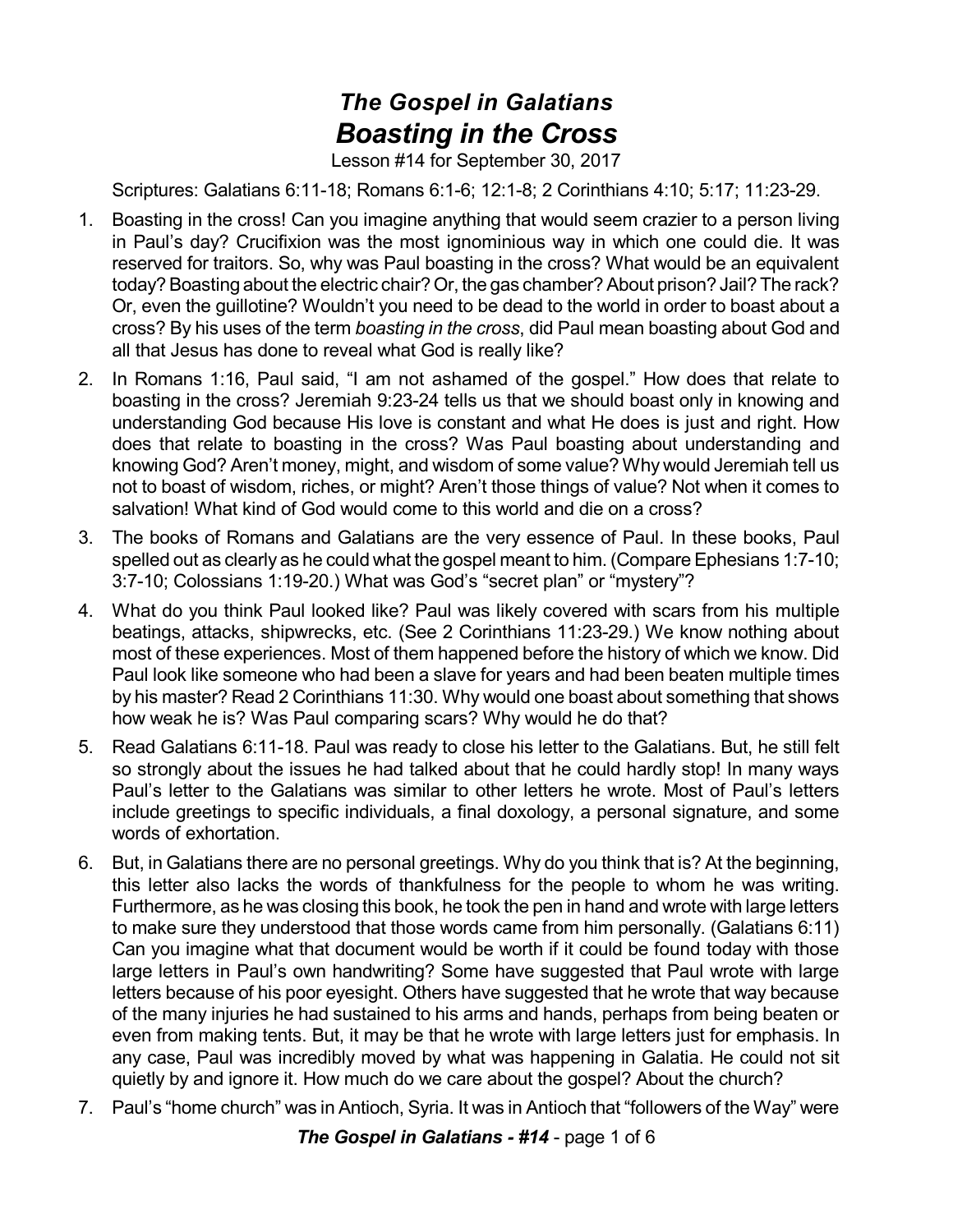first called Christians. (Acts 11:26) It was not intended to be a complimentary term. Imagine worshiping Someone who had died on a cross! In Paul's day, crosses were certainly not jewelry! To a Jew the idea that their Messiah could have been crucified as a criminal was unthinkable!

- 8. Why do you think Paul mentioned his many scars and even boasted in the cross? The Judaizers seemed to be very impressed by appearances. They wanted it to be apparent that they were successful in convincing people of the truthfulness of their ideas. They wanted to boast of converts, not to the gospel, but to circumcision! Paul responded by saying, "I boast of the cross and of my scars." Do you think that Paul's scars were apparent to those who saw him? He regarded the work of the Judaizers as nothing more than a Hollywood act! (Galatians 6:12-13)
- 9. Why did Paul keep on pressing forward in his work when he knew that every new step had the possibility of more persecution? And, if there was not physical persecution, there was harassment, ridicule, and exclusion from the synagogue, etc. Paul had a fire burning in his bones, and he could not keep quiet about the gospel, despite the cross! He had to press forward even when he recognized it could cost him his life. He was a slave to Jesus Christ! (Romans 1:1) Traditional Jews do not have a big problem with Jesus. Their big problem is with Paul. And he had been a Pharisee of the Pharisees.
- 10. Unfortunately, the truths he spoke about so forcefully in the book of Galatians (See especially Galatians 3:28.) finally did cost him his freedom because the believers–the Christians and the church leaders–back in Jerusalem were not comfortable with the free ways in which he interacted with the Gentiles. His fellow Christians asked him to take that vow which led to his arrest. (Acts 21:20-26; *AA* 403-405) Does being circumcised make one a better Christian? A better Jew? Paul knew that he was to be the apostle to the Gentiles, not the Jews.

In the earlier years of the gospel work among the Gentiles some of the leading brethren at Jerusalem, clinging to former prejudices and habits of thought, had not co-operated heartily with Paul and his associates. In their anxiety to preserve a few meaningless forms and ceremonies, they had lost sight of the blessing that would come to them and to the cause they loved, through an effort to unite in one all parts of the Lord's work. Although desirous of safeguarding the best interests of the Christian church, they had failed to keep step with the advancing providences of God, and in their human wisdom attempted to throw about workers many unnecessary restrictions.Thus there arose a group of men who were unacquainted personally with the changing circumstances and peculiar needs met by laborers in distant fields, yet who insisted that they had the authority to direct their brethren in these fields to follow certain specified methods of labor. They felt as if the work of preaching the gospel should be carried forward in harmony with their opinions.—Ellen G. White, *Acts of the Apostles*\* 400.1.

Afterward, when it became apparent that the converts among theGentiles were increasing rapidly, there were **a few of the leading brethren at Jerusalem who began to cherish anew their former prejudices against the methods of Paul and his associates. These prejudices strengthened with the passing of the years, until some of the leaders determined that the work of preaching the gospel must henceforth be conducted in accordance with their own ideas.** If Paul would conform his methods to certain policies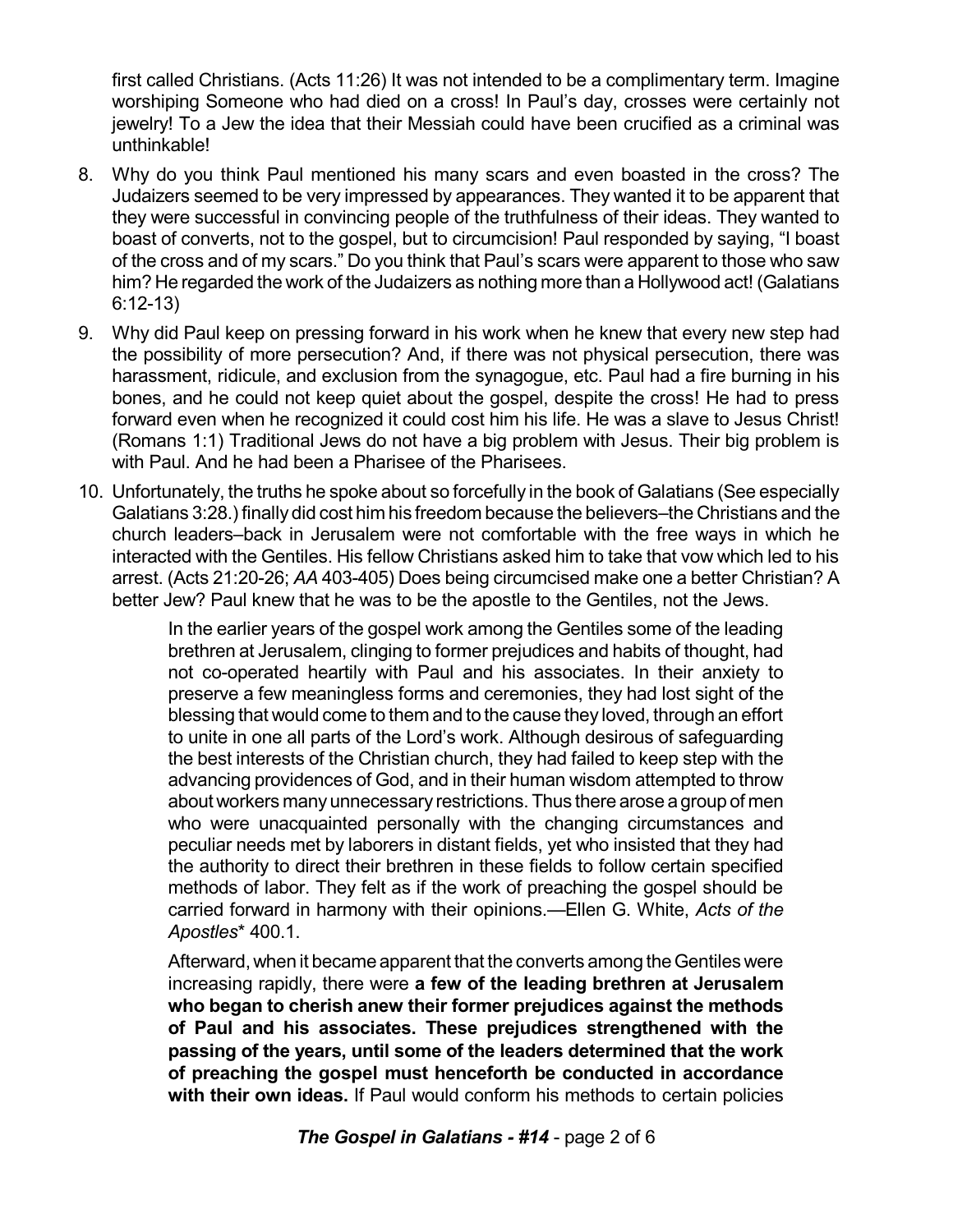which they advocated they would acknowledge and sustain his work; otherwise they could no longer look upon it with favor or grant it their support.—*Ibid*.\* 401.2.

Throughout his ministry, Paul had looked to God for direct guidance. At the same time, he had been very careful to labor in harmony with the decisions of the general council at Jerusalem, and as a result the churches were "established in the faith, and increased in number daily." Acts 16:5. **And now, notwithstanding the lack of sympathy shown him by some, he found comfort in the consciousness that he had done his duty in encouraging in his converts a spirit of loyalty, generosity, and brotherly love, as revealed on this occasion in the liberal contributions which he was enabled to place before the Jewish elders.**—*Ibid*.\* 402.2.

After the presentation of the gifts, Paul "declared particularly what things God had wrought among the Gentiles by his ministry." [Acts 21:19] This recital of facts brought to the hearts of all, even of those who had been doubting, the conviction that the blessing of heaven had accompanied his labors. "When they heard it, they glorified the Lord." They felt [403] that the methods of labor pursued by the apostle bore the signet of Heaven. The liberal contributions lying before them added weight to the testimony of the apostle concerning the faithfulness of the new churches established among the Gentiles. **The men who, while numbered among those who were in charge of the work at Jerusalem, had urged that arbitrary measures of control be adopted, saw Paul's ministry in a new light and were convinced that their own course had been wrong, that they had been held in bondage by Jewish customs and traditions, and that the work of the gospel had been greatly hindered by their failure to recognize that the wall of partition between Jew and Gentile had been broken down by the death of Christ.**—*Ibid.*\* 402.3.

**This was the golden opportunity for all the leading brethren to confess frankly that God had wrought through Paul, and that at times they had erred in permitting the reports of his enemies to arouse theirjealousyand prejudice.** But instead of uniting in an effort to do justice to the one who had been injured, they gave him counsel which showed that they still cherished a feeling that Paul should be held largely responsible for the existing prejudice. They did not stand nobly in his defense, endeavoring to show the disaffected ones where they were wrong, but sought to effect a compromise by counseling him to pursue a course which in their opinion would remove all cause for misapprehension.—*Ibid.*\* 403.1.

The brethren hoped that Paul, by following the course suggested, might give a decisive contradiction to the false reports concerning him. They assured him that the decision of the former council concerning the Gentile converts and the ceremonial law, still held good. But the advice now given was not consistent with that decision. **The Spirit of God did not prompt this instruction; it was the fruit of cowardice. The leaders of the church in Jerusalem knew that by non-conformity to the ceremonial law, Christians would bring upon themselvesthehatredofthe Jews andexpose themselves topersecution. The Sanhedrin was doing its utmost to hinderthe progress of the gospel.**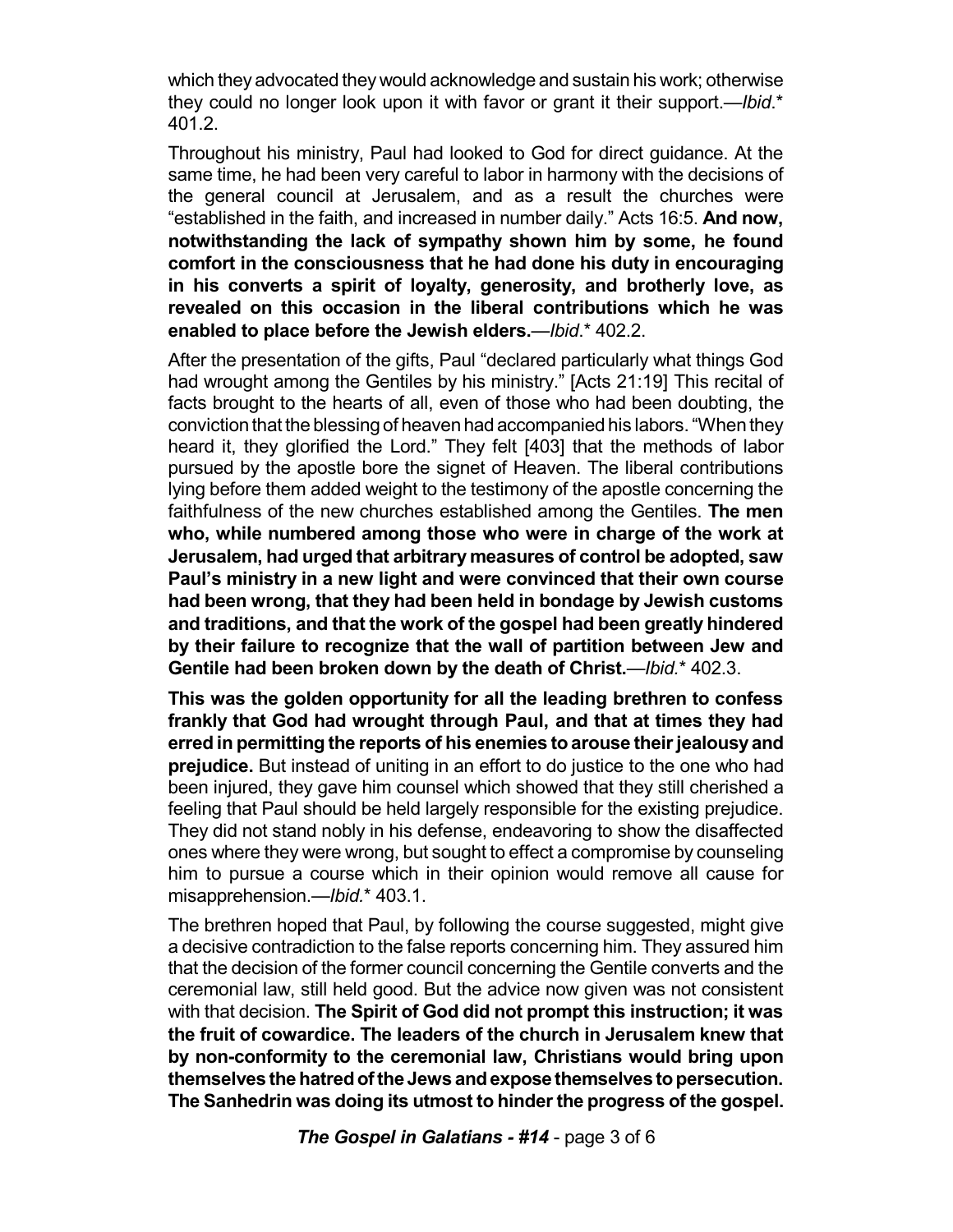**Men were chosen by this body to follow up the apostles, especially Paul, andin[405] everypossiblewaytooppose their work.Shouldthe believers in Christ be condemned before the Sanhedrin as breakers of the law, they would suffer swift and severe punishment as apostates from the Jewish faith.**—*Ibid.*\* 404.1. [Bold type and Bible reference in brackets are added.]

Were the Judaizers just trying to avoid persecution by following the Jewish rituals?

Many of the Jews who had accepted the gospel still cherished a regard for the ceremonial law and were only too willing to make unwise concessions, hoping thus to gain the confidence of their countrymen, to remove their prejudice, and to win them to faith in Christ as the world's Redeemer. **Paul realized that so long as many of the leading members of the church at Jerusalem should continue to cherish prejudice against him, they would work constantly to counteract his influence. He felt that if by any reasonable concession he could win them to the truth he would remove a great obstacle to the success of the gospel in other places. But he was not authorized of God to concede as much as they asked.**—*Ibid.*\* 405.1. [Bold type is added.]

- 11. About 10 years later and just before he was beheaded for his faith, Paul wrote in 2 Timothy 3:12, *GNB*\*: "Everyone who wants to live a godly life in union with Christ Jesus will be persecuted." Do you think that is still true?
- 12. Try to imagine yourself as one of the Judaizers. Do you think they had good, logical reasons for what they were doing? Didn't they have many Old Testament verses to support their views? Have you ever done the wrong thing for the right reason? Or, the right thing for the wrong reason?
- 13. We have said a lot about boasting. Should Christians be boasting at all? Is boasting about Christ a good thing? Or, a bad thing? Isn't the good news about God and about Jesus Christ? Certainly, the good news is not about us! (Romans 1-3) Is there anything wrong with bragging about God?

**Jeremiah 9:23-24**: <sup>23</sup>The LORD says,

"The wise should not boast of their wisdom,

nor the strong of their strength,

nor the rich of their wealth.

 $^{24}$ If anyone wants to boast,

he should boast that he knows and understands me,

because my love is constant,

and I do what is just and right.

These are the things that please me.

I, the LORD, have spoken."—American Bible Society. (1992). *The Holy Bible: TheGoodNewsTranslation*\*(2nd ed., Jeremiah 9:23-24). NewYork:American Bible Society.

14. Once again, try to imagine the shock of someone boasting about a cross to a person living in the 1<sup>st</sup> century. To the Jews who were looking for a Messiah to rescue them from Roman oppression, the idea of a crucified Messiah was totally offensive. The Messiah was supposed to conquer the Romans–not to be killed by the Romans as a criminal! And, to Romans, anyone who was crucified was a non-entity–someone not even to be mentioned by name.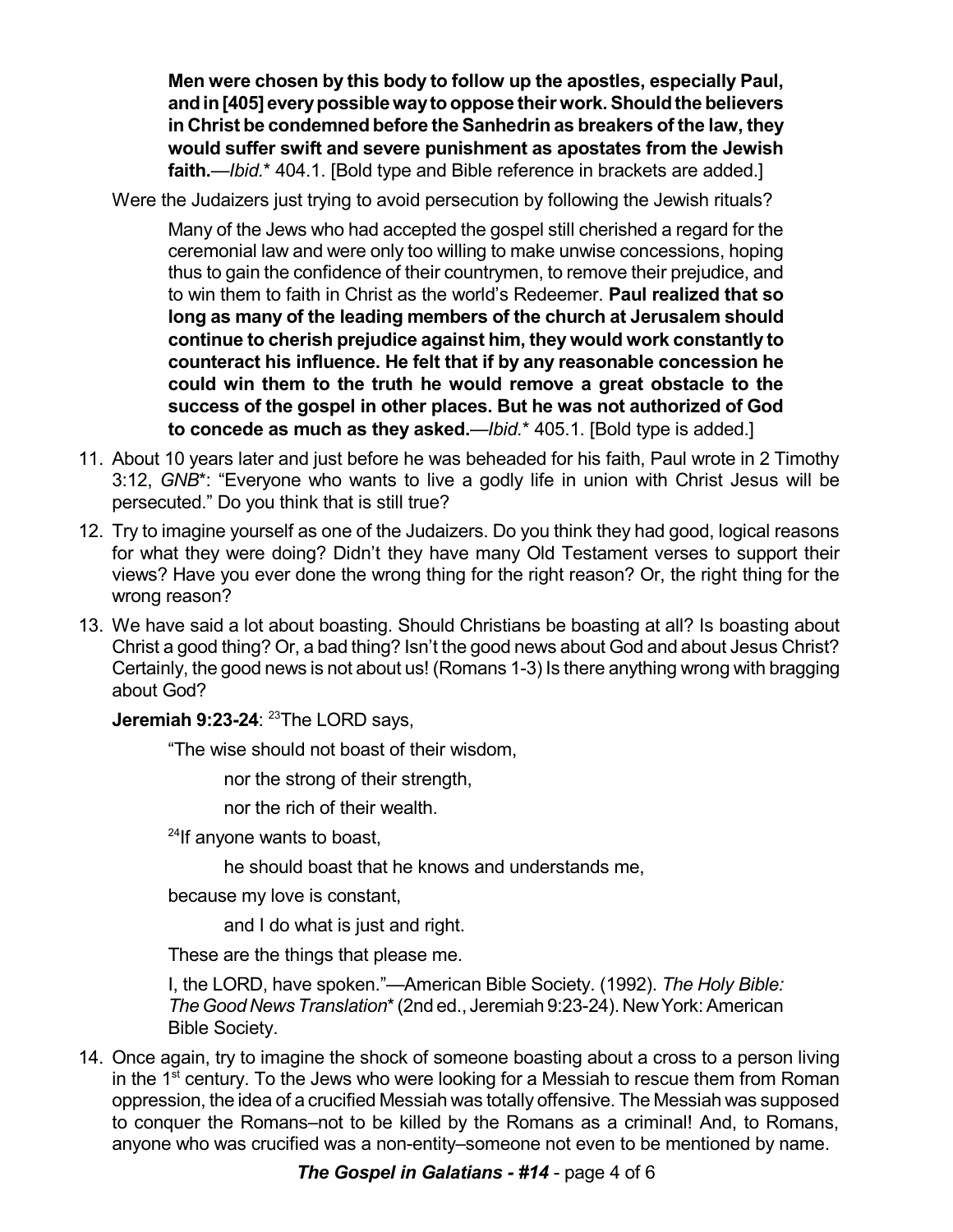- 15. The Adult Sabbath School Bible Study Guide for Tuesday, September 26, suggests that there are two fundamental tenets that Paul was proposing in the book of Galatians: 1) The centrality of the cross, (Galatians 6:14) and 2) The doctrine of justification. (Galatians 6:15) How does that relate to the new birth referred to in John 3 and Romans 6:1-6? Do we use the word *justification* in ordinary life? Probably only with regards to our word processors! What does *justification* mean in that context?
- 16. Notice the following comment from the *Bible Study Guide* for Tuesday, September 26:

The contempt with which the ancient world looked upon the cross of Christ clearly is seen in the earliest drawing of the crucifixion on record. Dating back to the early second century, a piece of ancient graffiti depicts the crucifixion of a man with the head of a donkey.... The point is clear: the cross of Christ is deemed ridiculous. It is in this context that Paul boldly declares that he can boast in nothing other than the cross of Christ!

17. That depiction is shown on the website cited below and is displayed here:



The earliest probably [*sic*] depiction of Jesus on the Cross is the Alexamenos graffito, which was discovered on Rome's Palatine Hill in 1857. It is believed that this inscription, which was carved into a wall, was meant to mock Christians, as the head of the person on the cross has been replaced by a donkey's. The person added the words, Αλεξαμενος cεβετε θεōν, which roughly means in Greek "Alexamenos worshipping God". —http://www.medievalists.net/2015/04/the-crucifixion-of-jesus-in-medieval-art/ (Accessed June 25, 2017.) [Content in brackets is added.]

- 18. Read Galatians 6:14; Romans 6:1-6; 12:1-8; and Philippians 3:8. Paul seemed to be clear in these passages. To boast of the cross means to be dead to the world. All the old selfish ways must die, and we must become new "living sacrifices." We become part of a larger body–the body of Christ. We are no longer slaves to old ways. We are now sons and daughters of God, and He is challenging us to become His friends. Is it true that in order to live a Christian life, one must die to the world? Is that really necessary?
- 19. What has the cross done to effect your relationship to the world? Who has priority in your life? Is your life changing slowly, bit-by-bit, into becoming more and more like Jesus?
- 20. Review what you know about the history of Paul. He was a young man who had the very best education available to a Jewish man of his day. He almost immediately climbed to the highest political positions in the nation, becoming a member of the ruling body of the nation, the Sanhedrin. He was given great responsibility in dealing with the Christian uprising, the "heretics." But, Paul said that all of that he counted as nothing but rubbish in light of the cross.
- 21. Paul seemed to make it clear that the outside world no longer mattered. Circumcision was not a big deal. It did not really matter whether one was circumcised or not. It was only a big deal if it affected one's inmost thoughts and the way one lived. Paul is challenging us to become new creatures in Christ. Would being a new creature mean giving up selfishness and living by love?